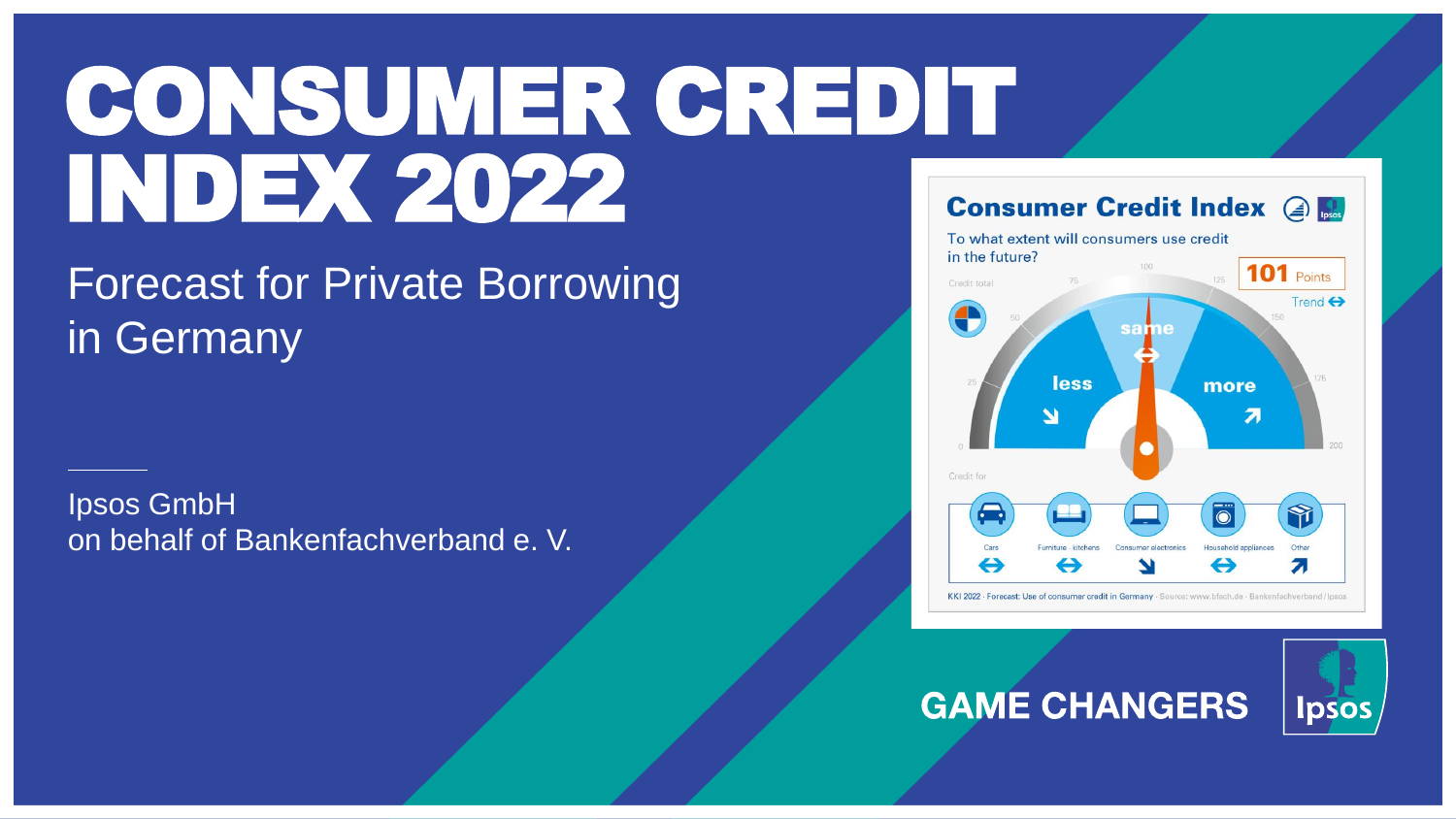



|    | The Consumer Credit Index of the Bankenfachverband<br>(Page 3)                 |
|----|--------------------------------------------------------------------------------|
| 2. | Detailed outlook for the use of consumer credit in Germany in 2022<br>(Page 7) |
| 3. | Methodology<br>(Page 15)                                                       |

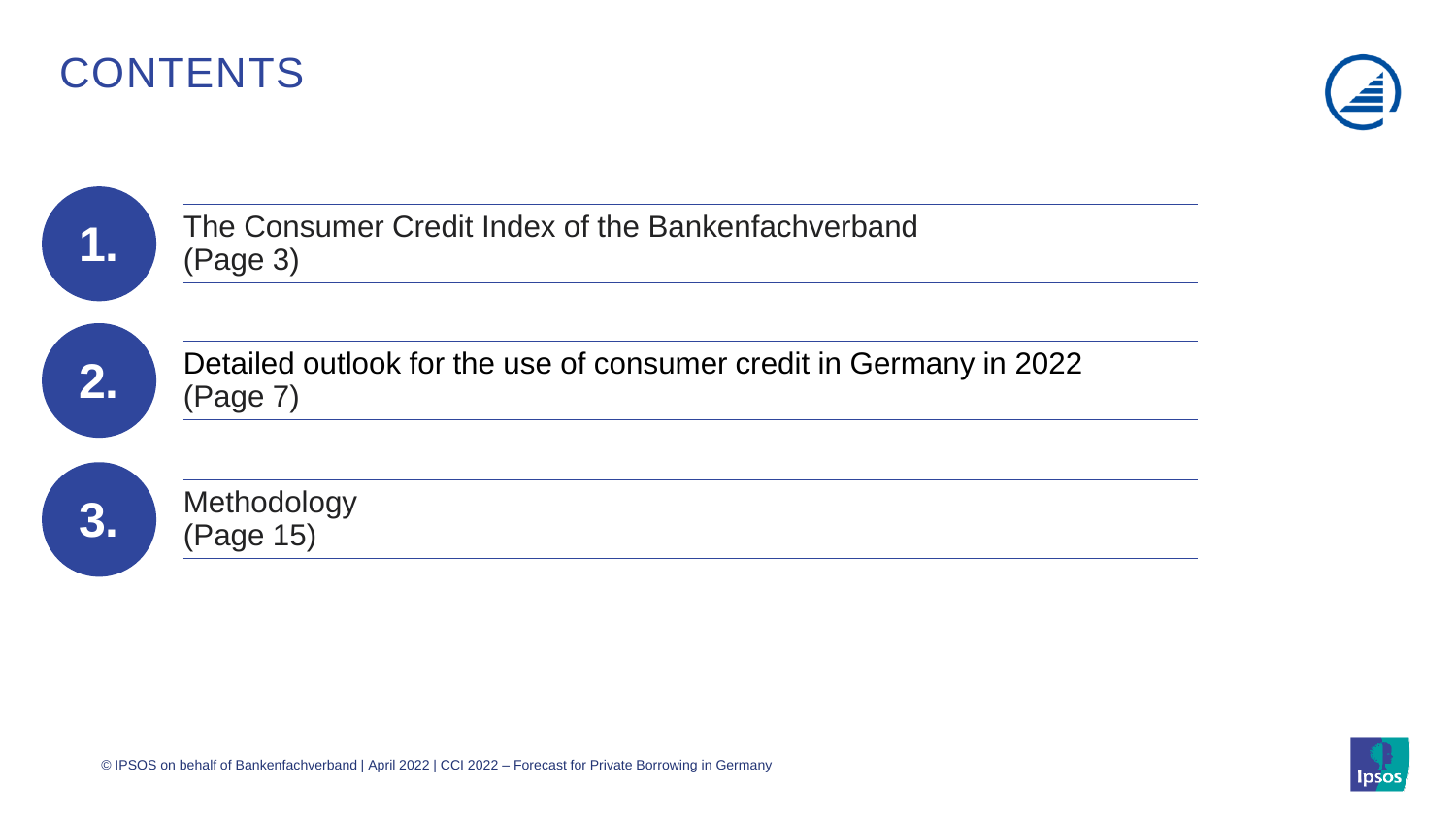

### **The Consumer Credit Index of the Bankenfachverband**

NOTE: The survey on the current CCI was conducted from the end of January to mid-February 2022, i.e. before the outbreak of the Ukraine war. The forecast of consumer credit take-up is influenced by the respective status of the COVID-19 pandemic infection at the time of the survey.



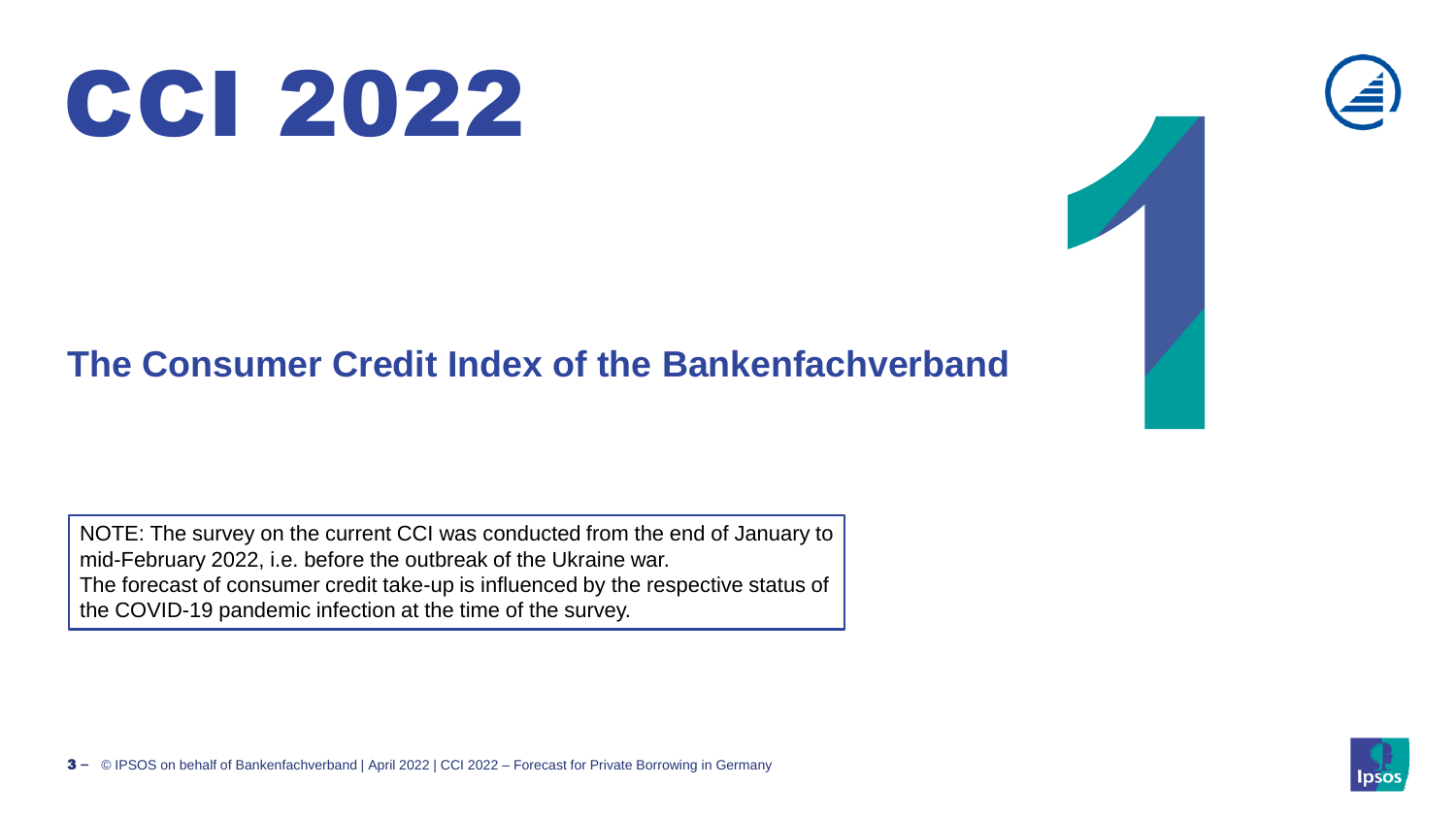## The Consumer Credit Index of the Bankenfachverband Trend 2022





The Consumer Credit Index for 2022 shows a stable use of credit with **101 points**.

**In total, private persons will take out loans to finance purchases over the next 12 months on a similar level as over the last 12 months\*.**

The use of consumer credit by private persons for cars, furniture/kitchen and household appliances will remain stable. Loans for consumer electronics will decrease in the next 12 months and loans for other purchases will rise in demand.

**\*The survey on the current CCI was conducted from the end of January to mid-February 2022, i.e. before the outbreak of the Ukraine war. The forecast of consumer credit take-up is influenced by the respective status of the COVID-19 pandemic infection at the time of the survey.**

#### Contacts:

Stephan Moll, Head of Market and PR, Bankenfachverband e. V., tel. +49 30 2462596 14, stephan.moll@bfach.de Robert Kraus, Manager, Ipsos GmbH, tel. +49 911 32153 3295, robert.kraus@ipsos.com

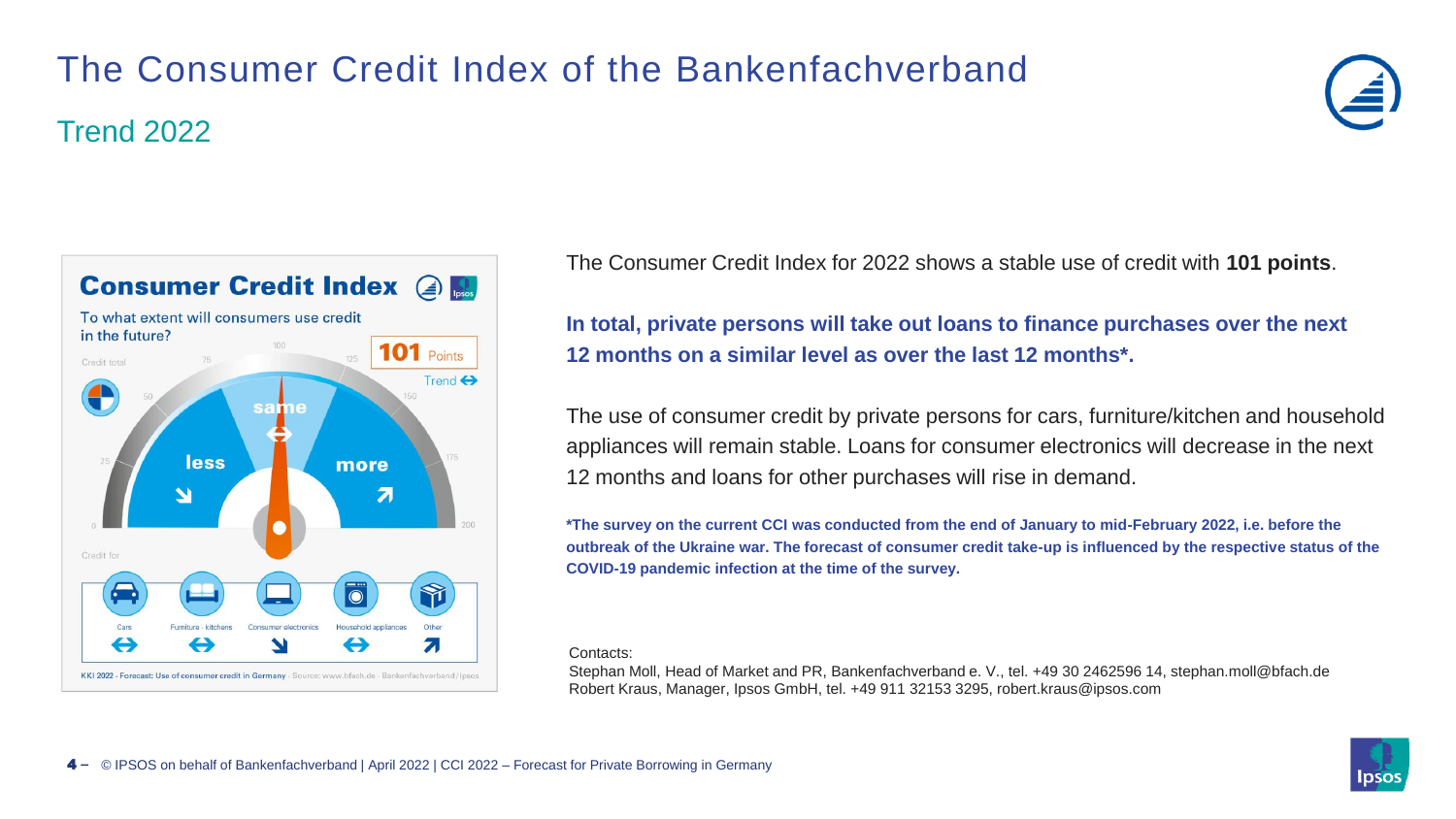### The Consumer Credit Index of the Bankenfachverband

#### About the study



| <b>METHOD</b>                                         | Survey, supporting study: GfK Household Panel<br>(written survey, in parts online)                                                                              |
|-------------------------------------------------------|-----------------------------------------------------------------------------------------------------------------------------------------------------------------|
| <b>SURVEY PERIOD</b>                                  | January 28, 2022 – February 18, 2022                                                                                                                            |
| $\bigoplus$<br><b>TARGET GROUP</b>                    | A representative selection of people between the ages of 18 and 69, chosen<br>according to age, profession, the size of city where they live, and federal state |
| <b>SAMPLE</b>                                         | n=1,891 interviews; results were weighted according to age, profession, income,<br>child status and size of location                                            |
| <b>FREQUENCY OF</b><br><b>RAS</b><br><b>THE STUDY</b> | Twice a year (spring and autumn)                                                                                                                                |
| <b>SURVEYED AREA</b>                                  | <b>Federal Republic of Germany</b>                                                                                                                              |

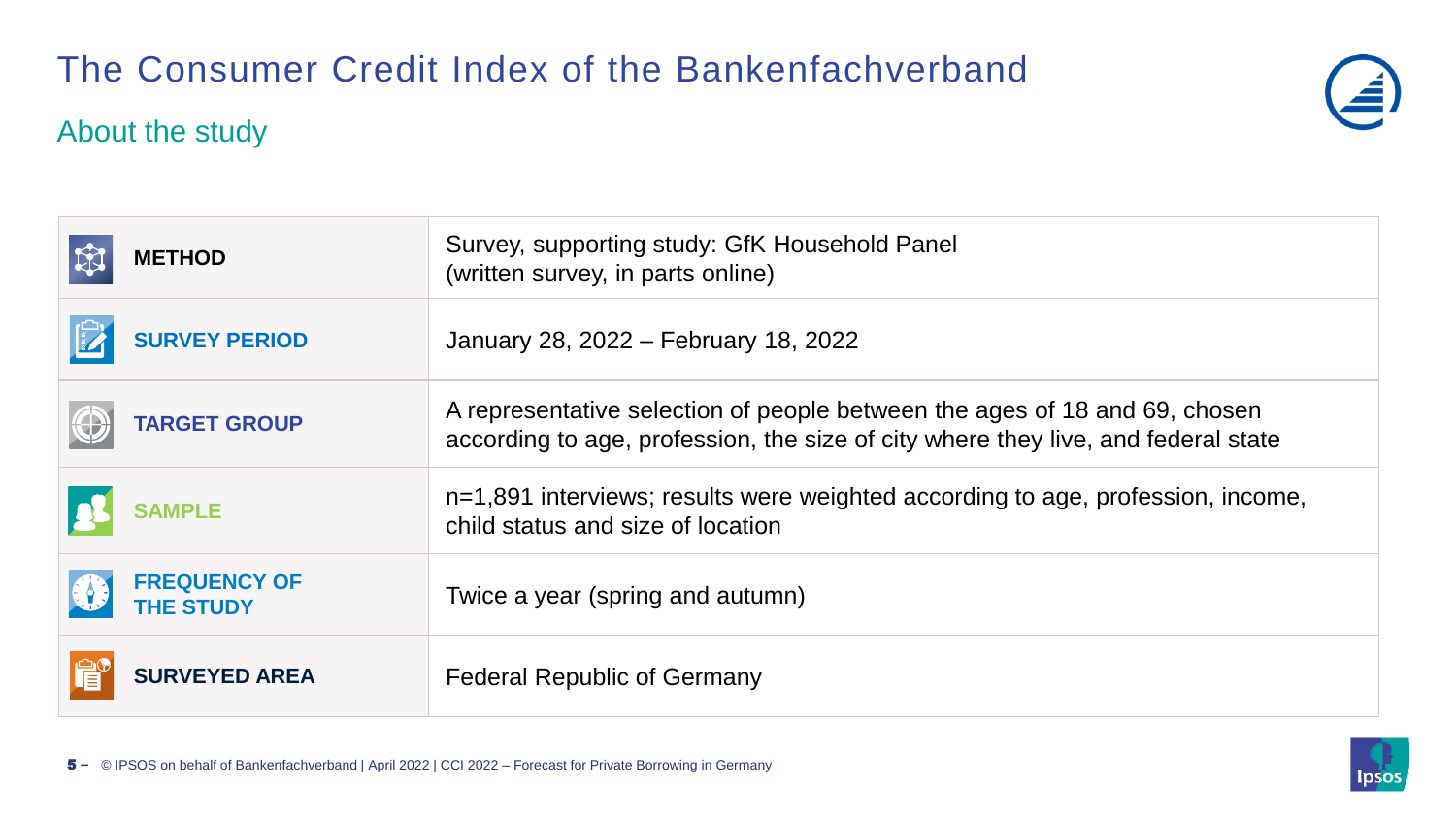### The Consumer Credit Index of the Bankenfachverband

#### **Overview**

The consumer credit index measures the willingness of private individuals in Germany to make purchases in the next 12 months and to finance these using credit.

**The following purchase categories are used to calculate the consumer credit index (Total**  $\blacktriangle$ **):** 

#### **Description and interpretation of the consumer credit index :**

Furniture, kitchens **Communist Communist Communist Communist Communist Communist Communist Communist Communist Communist Communist Communist Communist Communist Communist Communist Communist Communist Communist Communist C** 



- ➢ Values **below 75** indicate a **decline** in the use of credit
- ➢ Values **between 75 and 125** indicate a **stable** use of credit
- ➢ Values **above 125** indicate a **rise** in the use of credit





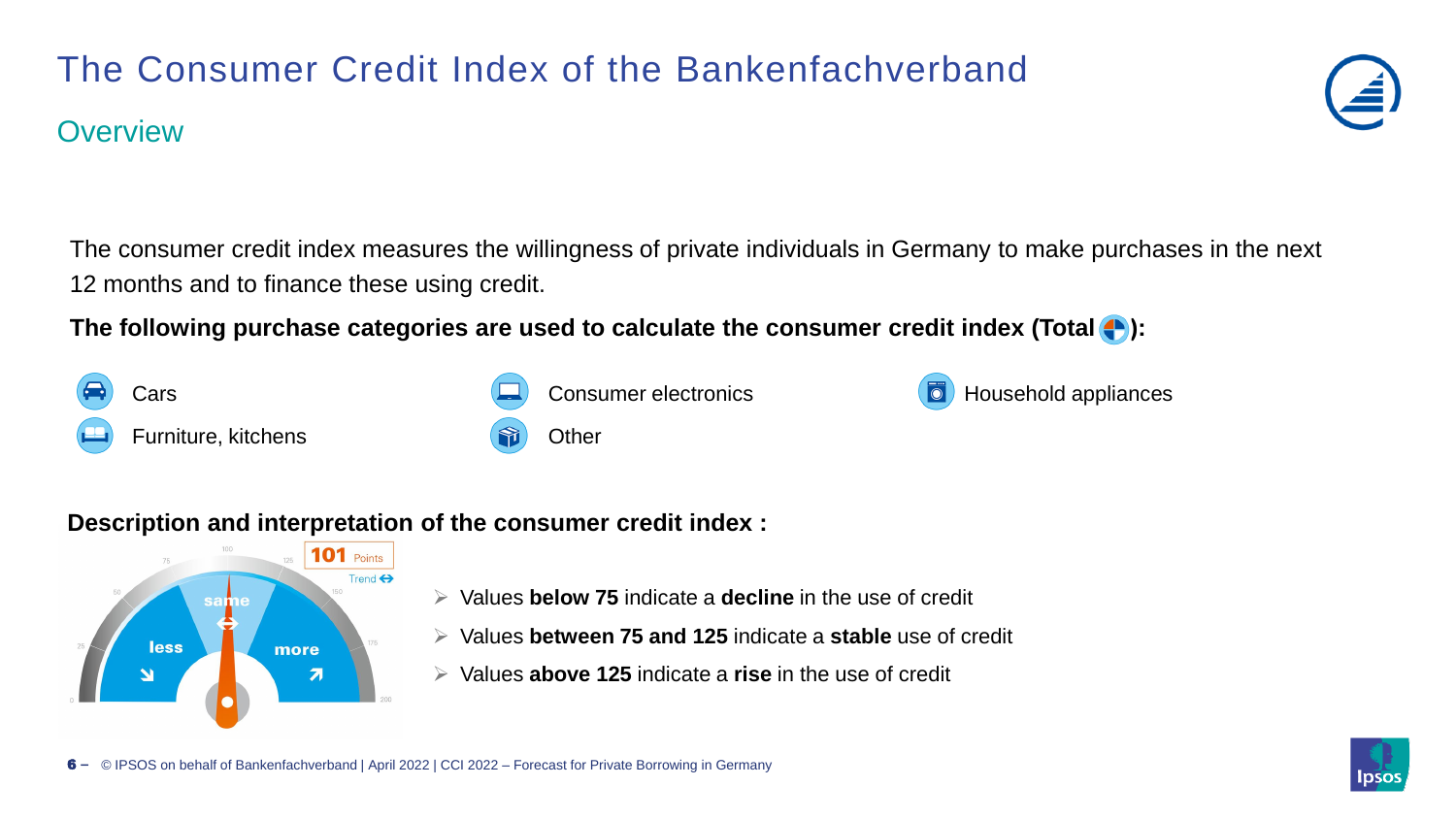

### **Detailed outlook for the use of consumer credit in Germany in 2022**



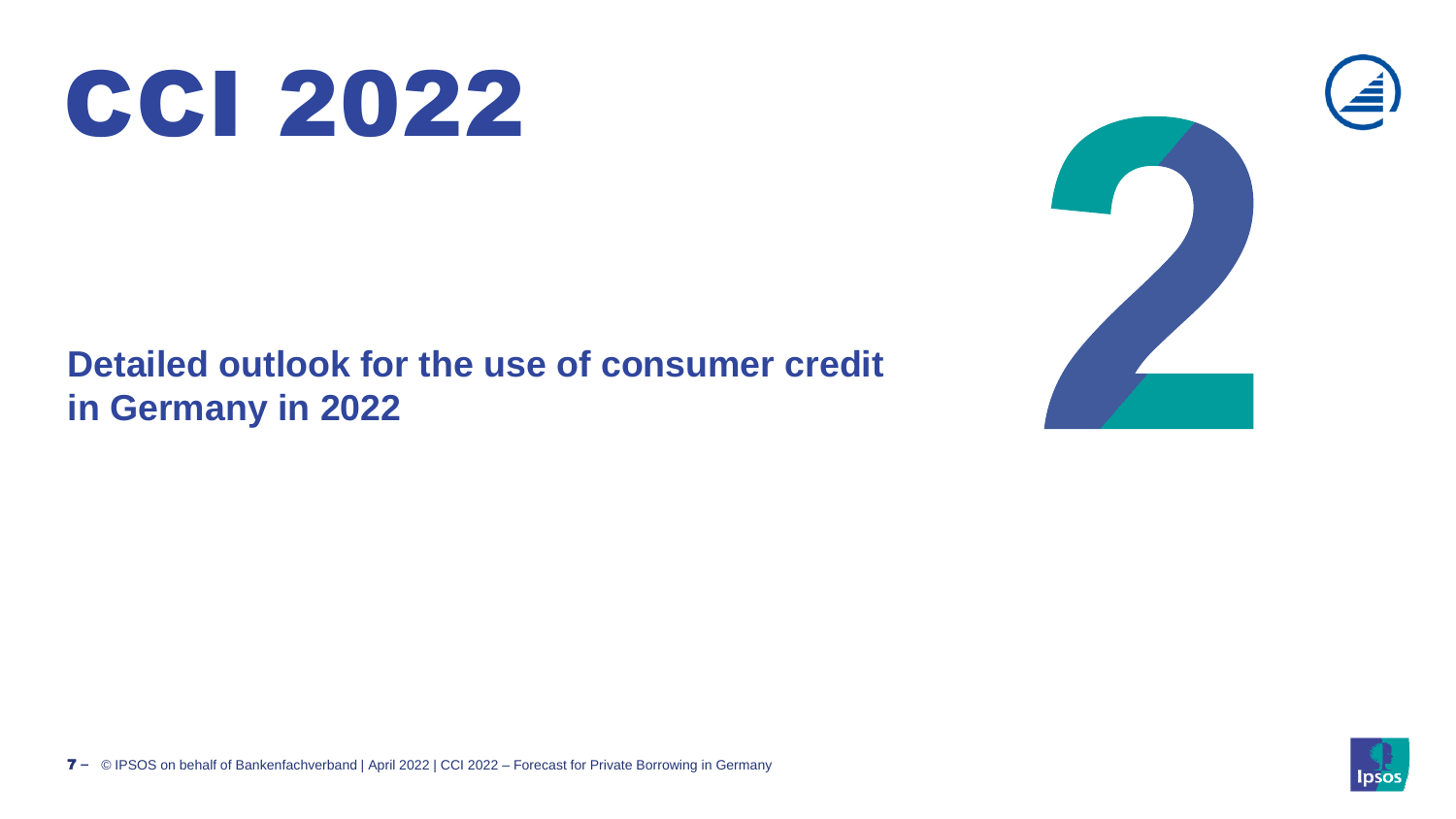### The demand for loans will remain stable in the next 12 months compared to the previous year.



#### Consumer Credit Index 2022



The Consumer Credit Index for 2022 shows a stable use of credit with **101 points**.

In total, private persons will take out loans to finance purchases over the next 12 months on a similar level as over the last 12 months.

The use of consumer credit by private persons for cars, furniture/kitchen and household appliances will remain stable. Loans for consumer electronics will decrease in the next 12 months and loans for other purchases will rise in demand.



Basis: 1,891 respondents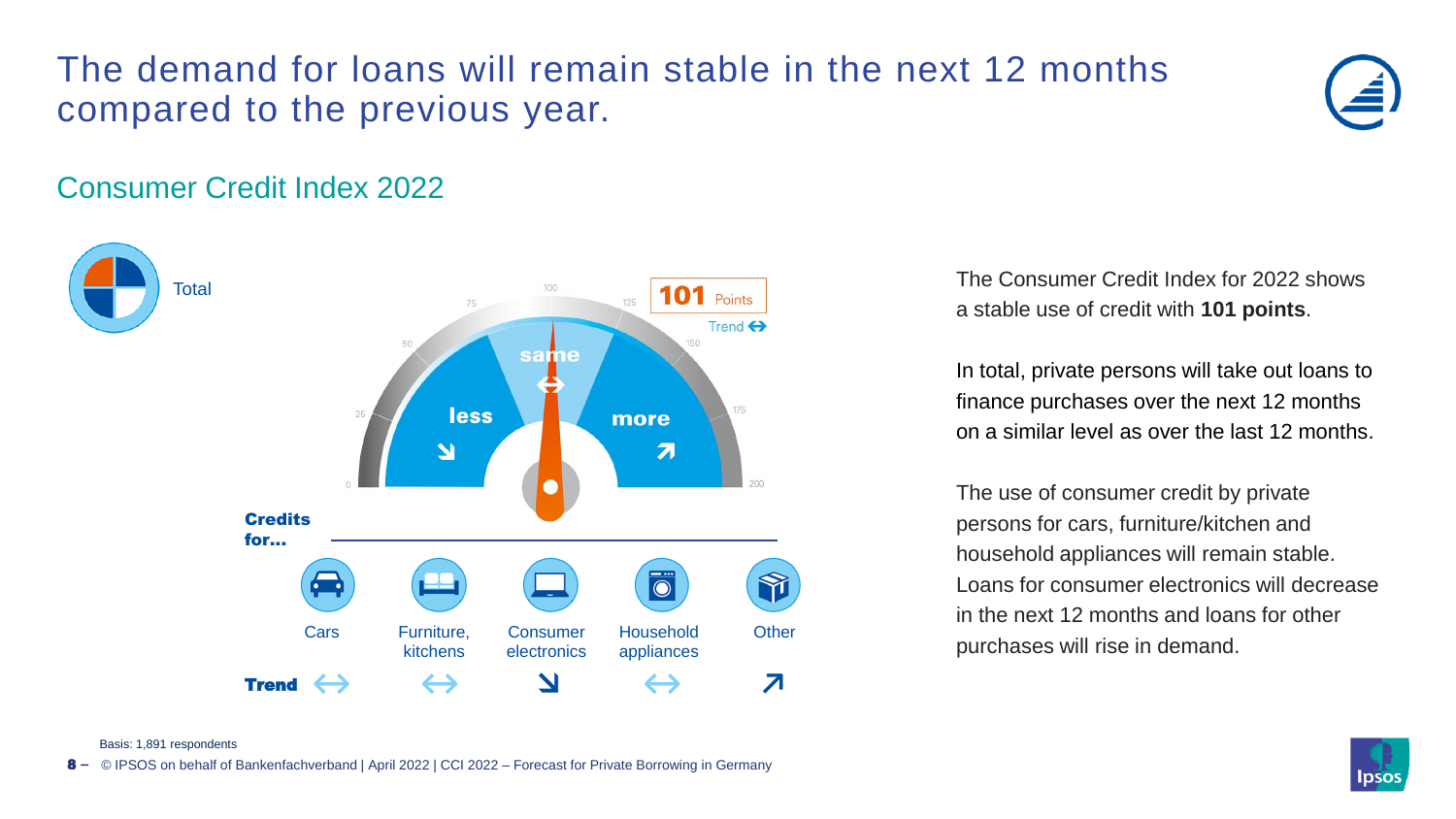### A slight decline in purchase planning and a slight increase in financing planning indicate a stable use of credit.

#### Consumer Credit Index – **Total** – Trend 2022



The Consumer Credit Index for 2022 shows a stable use of credit with **101 points**.

This trend is the result of a slight decline in purchase planning and a slightly increasing financing planning in this segment.

| <b>Annual comparison</b>     | 2022 | 2021 |
|------------------------------|------|------|
| <b>Consumer Credit Index</b> | 101  | 100  |
| Purchase planning            | 82   | 81   |
| Financing planning           | 123  | 123  |

If both fractional values are positive or negative, this results in a greater change in the Consumer Credit Index.

Basis: 1,891 respondents

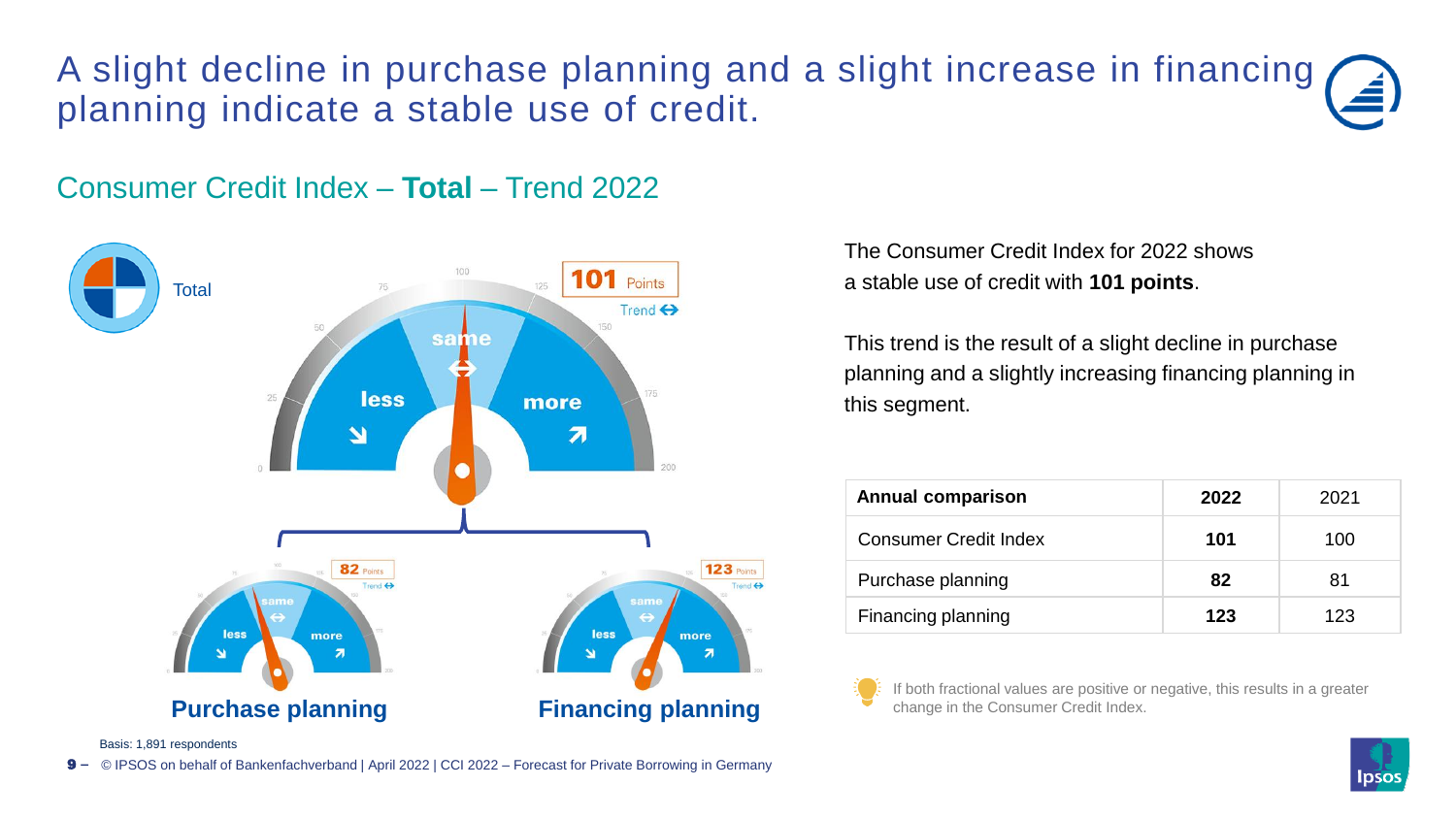### In the next 12 months, the use of credit for cars will remain stable.



#### Credit Index for **cars** – Trend 2022



The credit index for cars is stable at a value of 96 **points**.

This trend is the result of a slight decrease in purchase planning and a slight increase in financing planning in this segment.

| <b>Annual comparison</b>              | 2022 | 2021 |
|---------------------------------------|------|------|
| <b>Consumer Credit Index for cars</b> | 96   | 76   |
| Purchase planning                     | 85   | 72   |
| Financing planning                    | 113  | 107  |

If both fractional values are positive or negative, this results in a greater change in the Consumer Credit Index.

Basis: 1,891 respondents

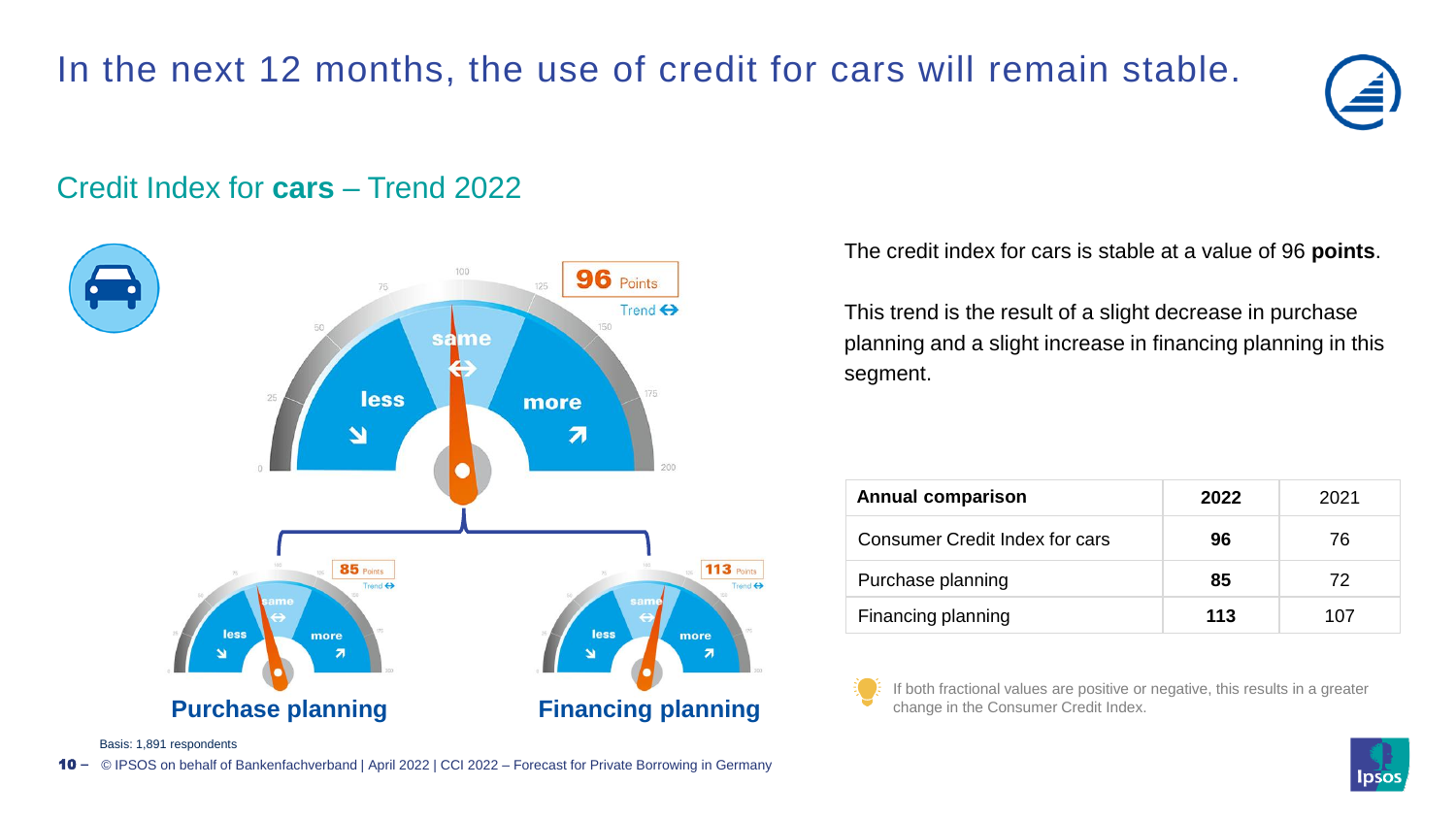### The use of loans for furniture and kitchens will stay at the previous years level over the next 12 months.



#### Credit Index for **furniture and kitchens** – Trend 2022



The credit index for furniture and kitchens is stable at a value of **94 points**.

This trend is the result of a decrease in purchase planning and an increase in financing planning in this segment.

| <b>Annual comparison</b>                                   | 2022 | 2021 |
|------------------------------------------------------------|------|------|
| Consumer Credit Index for<br><b>Furniture and kitchens</b> | 94   | 83   |
| Purchase planning                                          | 75   | 76   |
| Financing planning                                         | 125  | 109  |

If both fractional values are positive or negative, this results in a greater change in the Consumer Credit Index.

Basis: 1,891 respondents

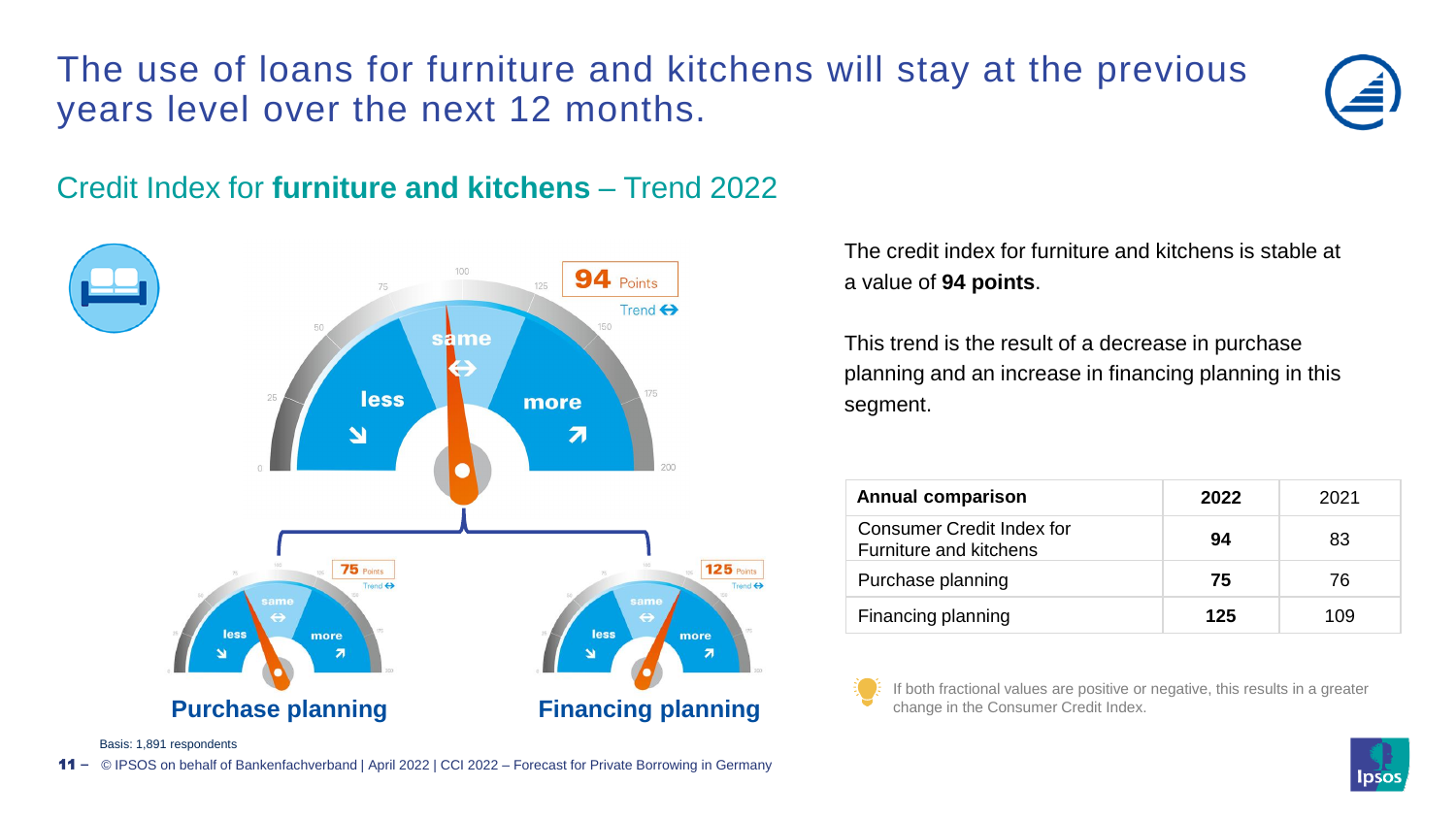### The use of loans for consumer electronics will decrease over the next 12 months.

#### Credit Index for **consumer electronics** – Trend 2022



The credit index for consumer electronics is declining at a value of **66 points**.

This trend is the result of a strong decline in purchase planning and a slight increase in financing planning.

| <b>Annual comparison</b>                                 | 2022 | 2021 |
|----------------------------------------------------------|------|------|
| <b>Consumer Credit Index for</b><br>consumer electronics | 66   | 74   |
| Purchase planning                                        | 54   | ഩ    |
| Financing planning                                       | 123  | 123  |

If both fractional values are positive or negative, this results in a greater change in the Consumer Credit Index.

Basis: 1,891 respondents

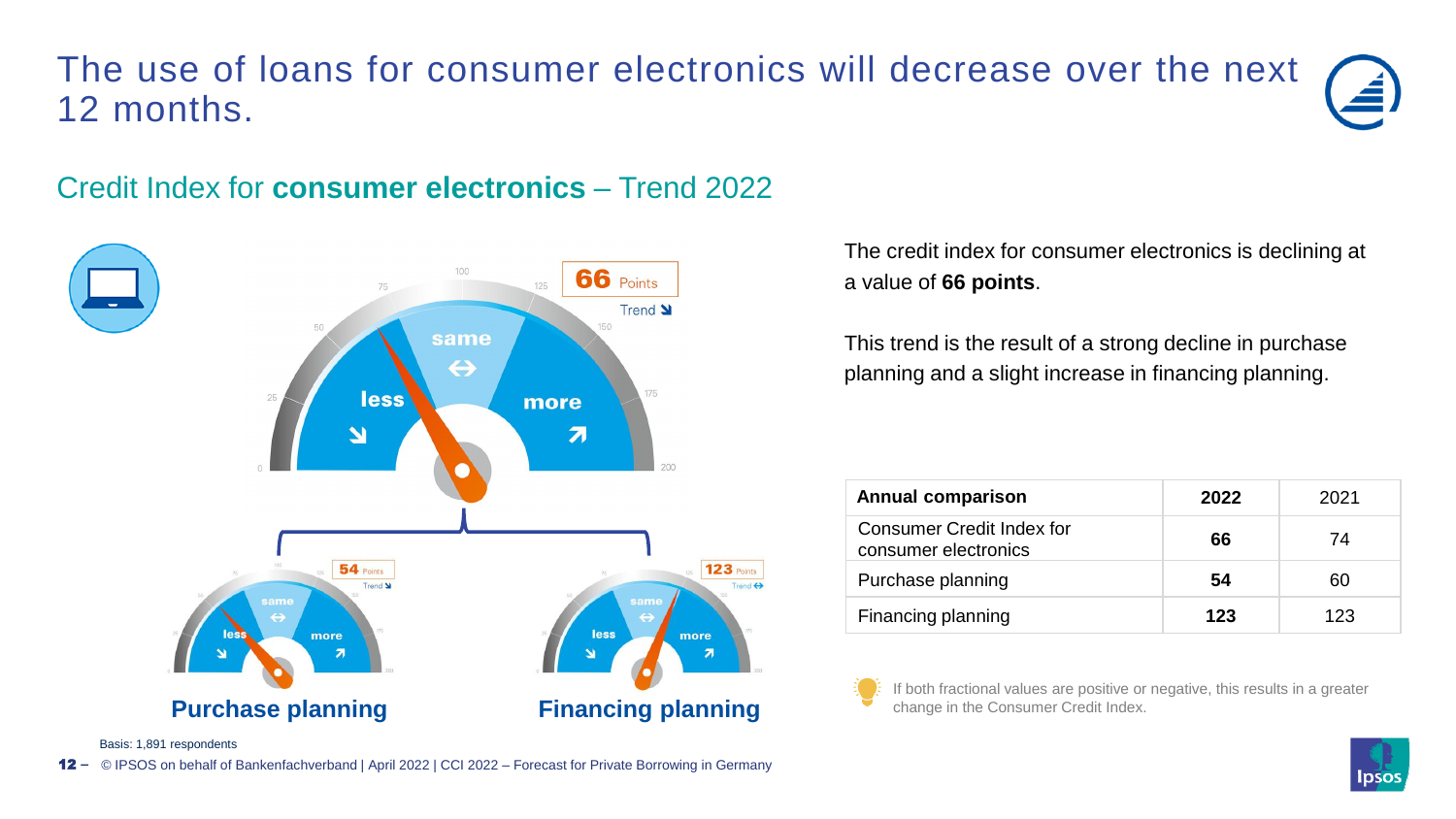### In the next 12 months, there will be more loans for financing household appliances than in the previous year.





The credit index for household appliances is slightly increasing with a value of **119 points**.

This trend is the result of a decreasing purchase planning in connection with a strong increase in financing planning.

| <b>Annual comparison</b>                          | 2022  | 2021 |
|---------------------------------------------------|-------|------|
| Consumer Credit Index for<br>household appliances | 119   | 110  |
| Purchase planning                                 | 67    | 79   |
| Financing planning                                | 177 I | 139  |

If both fractional values are positive or negative, this results in a greater change in the Consumer Credit Index.

Basis: 1,891 respondents

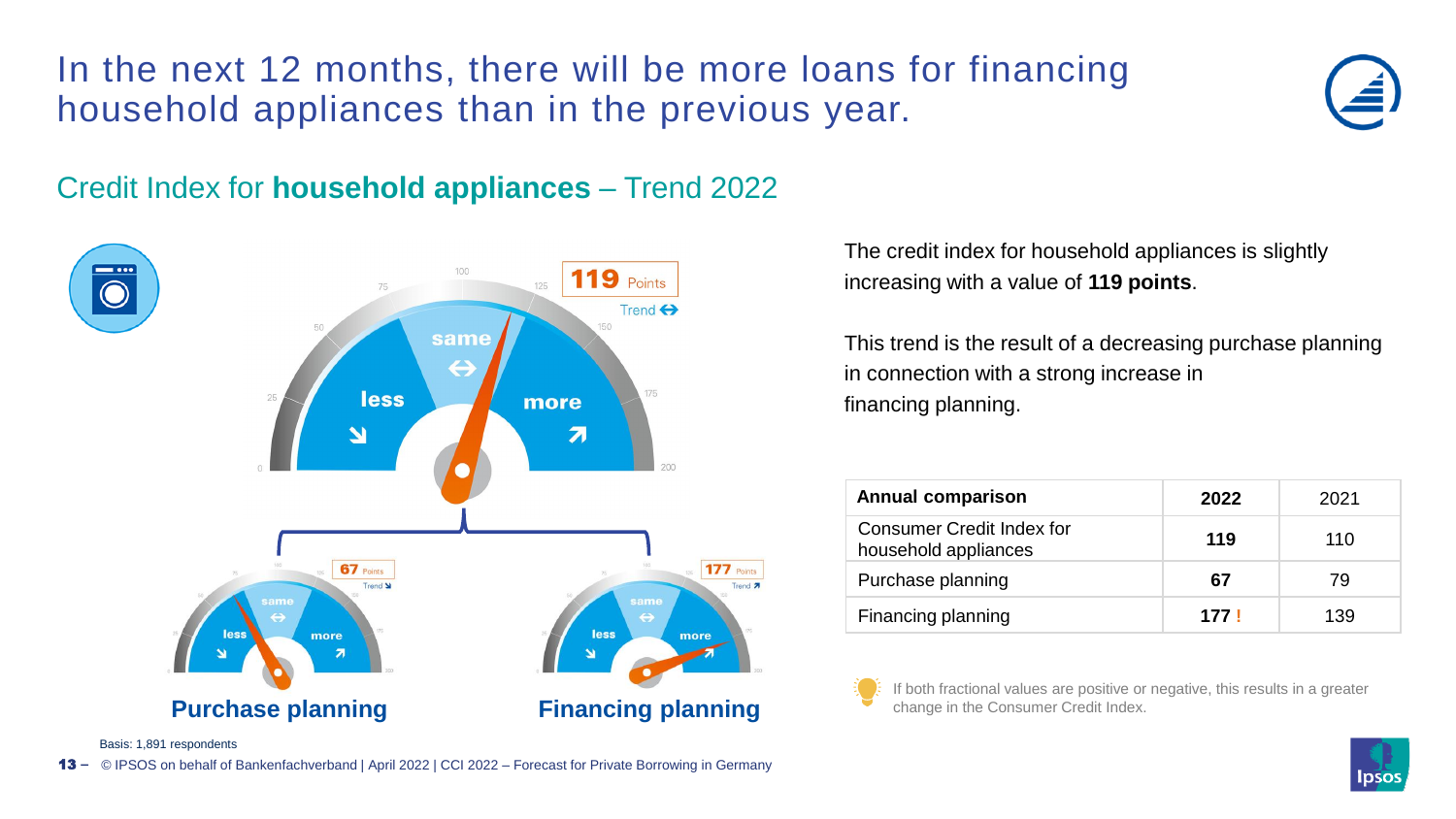### The increasing willingness to finance other purchases results in an increased use of loans.



#### Credit Index for **other** – Trend 2022



The credit index for other purchases is strongly rising with a value of **191 points**.

This trend is supported by a slight increase in purchase planning and a strong increase in financing planning.

| <b>Annual comparison</b>        | 2022 | 2021 |
|---------------------------------|------|------|
| Consumer Credit Index for other | 191! | 140  |
| Purchase planning               | 117! | 86   |
| Financing planning              | 163  | 163  |

If both fractional values are positive or negative, this results in a greater change in the Consumer Credit Index.

Basis: 1,891 respondents

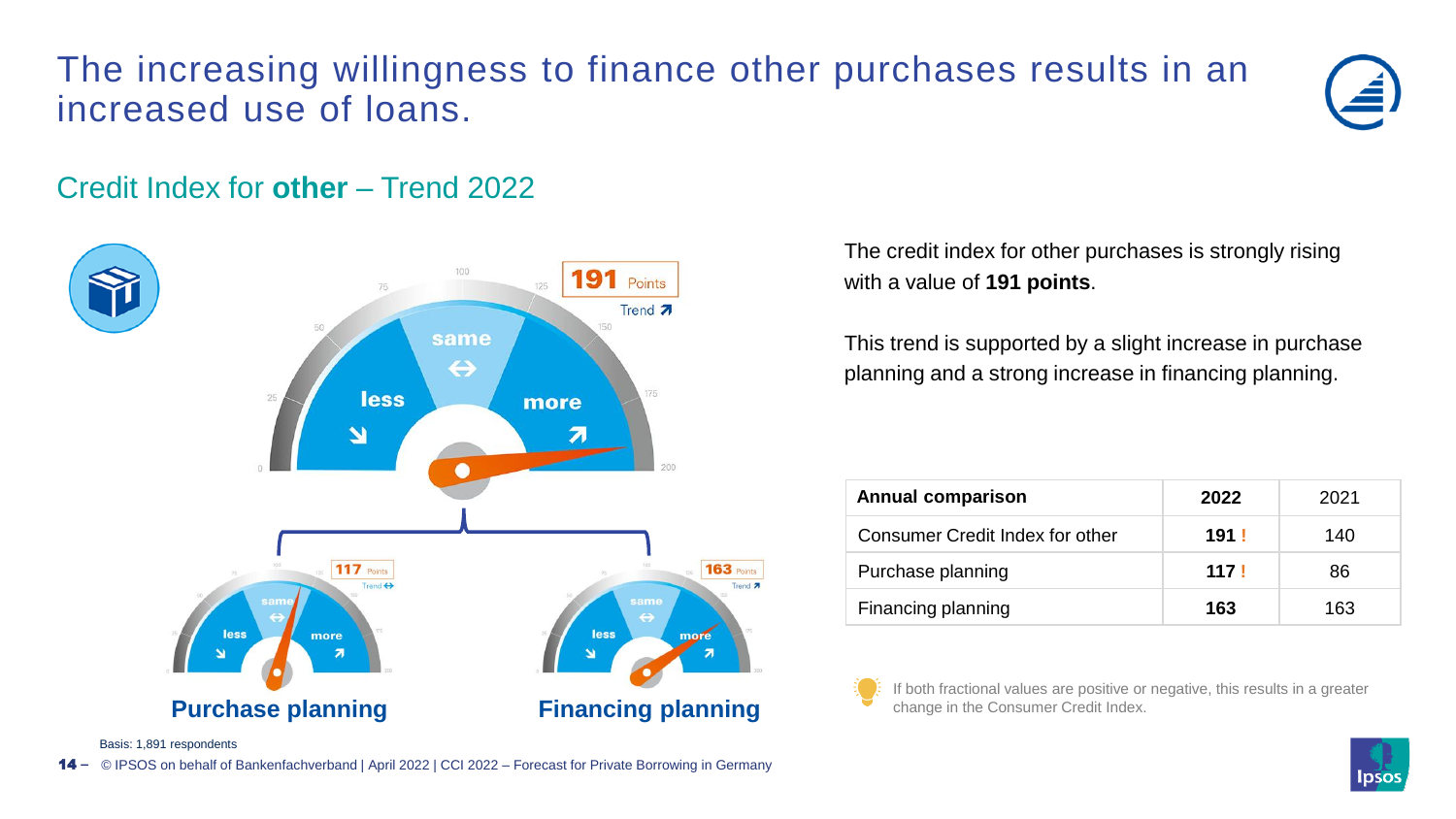

**Methodology**





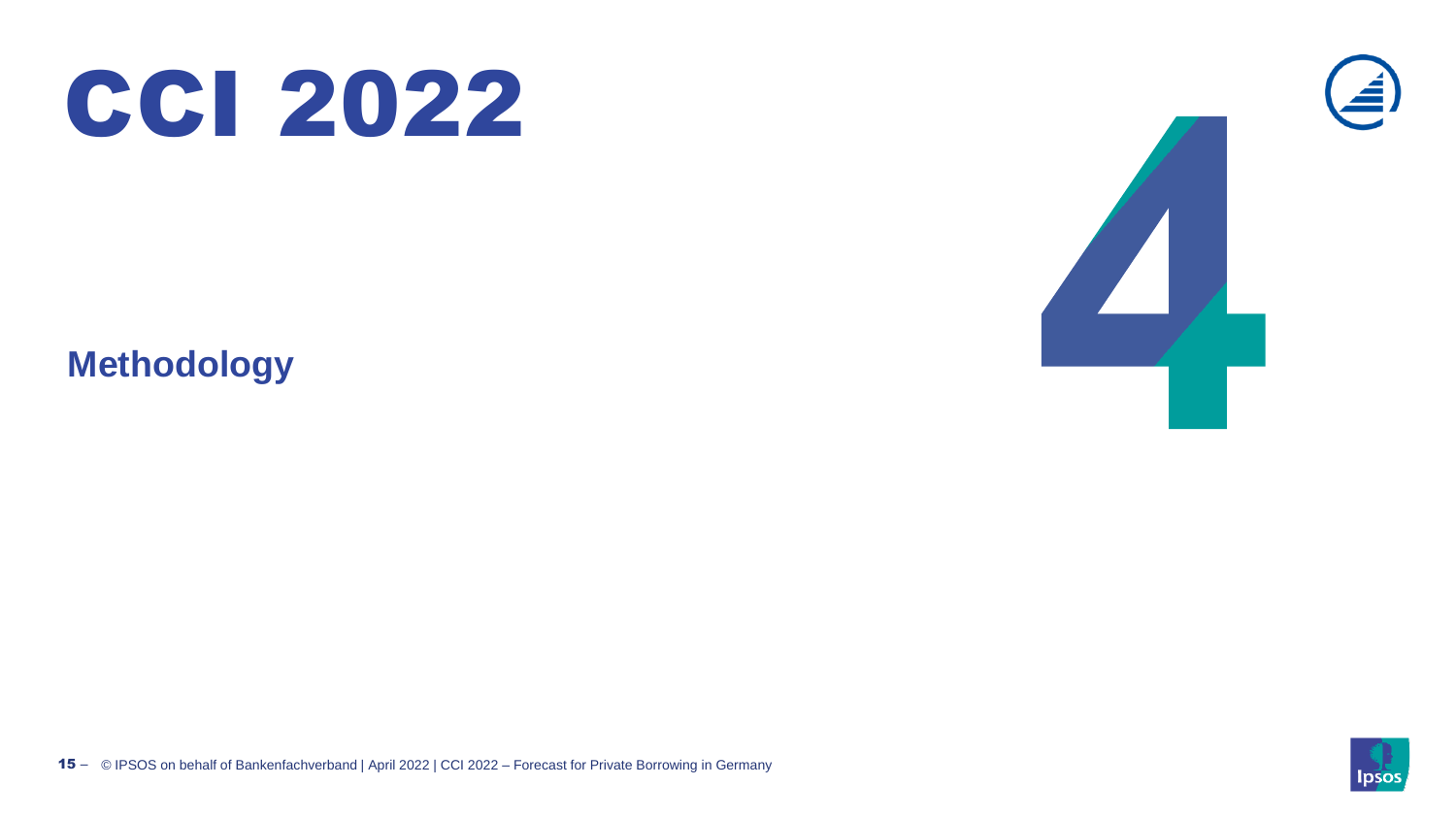### Consumer Credit Index

#### Basis of calculation





#### **The Consumer Credit Index is based on the results of several studies:**

- 1. Assessment of future purchases and financing 2021
- 2. Forecast for private borrowing in Germany 2021/2022
- 3. Forecast for private borrowing in Germany 2022 (current survey)

Hence, the Consumer Credit Index is based not only on current actual and planned values, but also on past actual and planned values. **The consumer credit index takes the following categories into account:**

Cars **Cars** Consumer electronics **Cars** Household appliances Furniture, kitchens **Communist Communist Communist Communist Communist Communist Communist Communist Communist Communist Communist Communist Communist Communist Communist Communist Communist Communist Communist Communist C** 

**Specifically, the following parameters from the respective surveys were taken into consideration for the subsequent calculation:**

- 1. Purchases made and planned in advance in the past 12 months
- 2. Credit financing used for purchases made and planned in advance in the last 12 months
- 3. Planned purchases in the next 12 months
- 4. Credit financing planned in the next 12 months

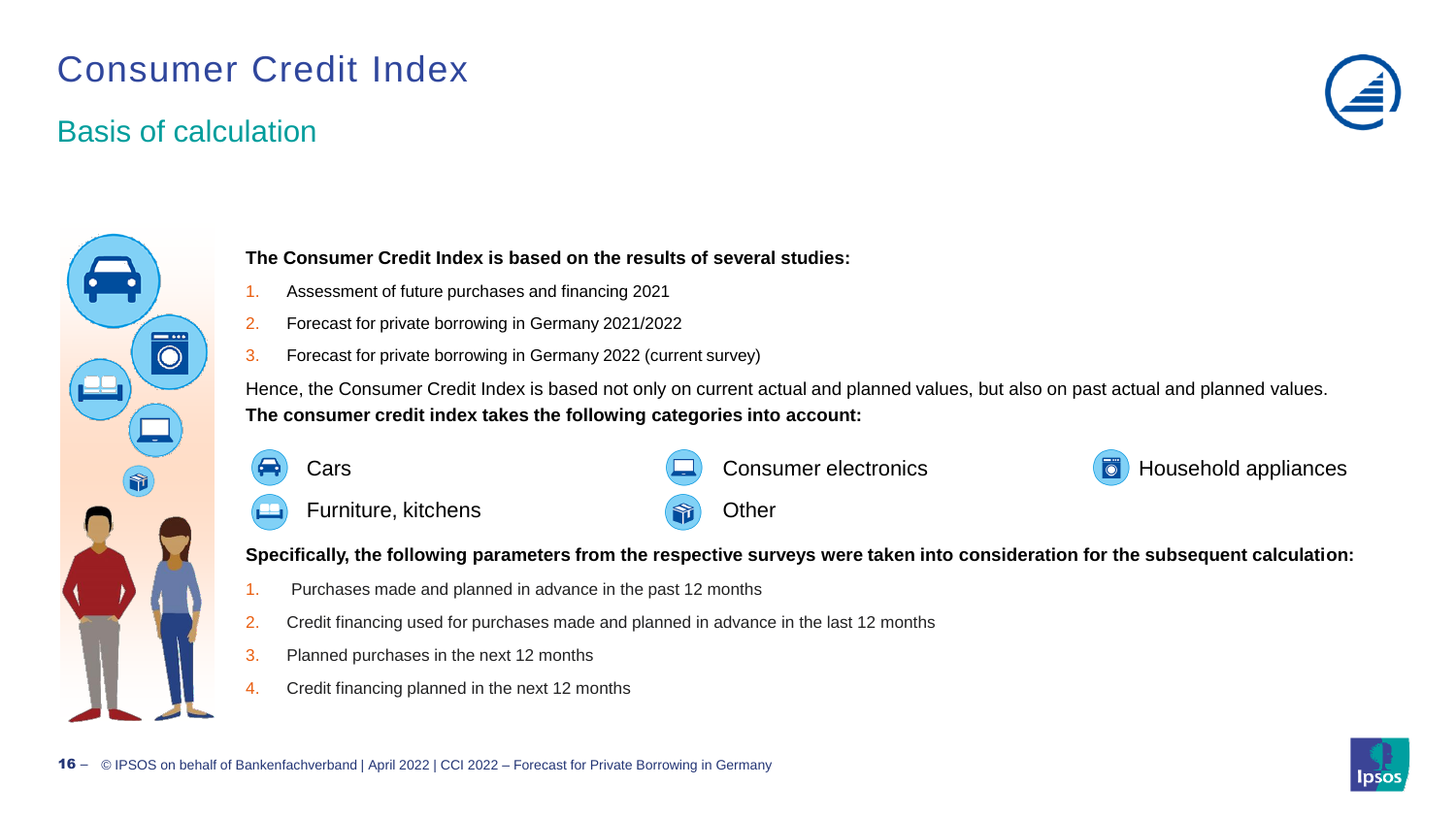### Consumer Credit Index

#### Basis of calculation



The consumer credit index shows what changes should be expected regarding financing in each individual category.

#### **It consists of a combination of two values:**

- **Purchase planning**  (the intention to make purchases)
- **Financing planning**  (the intention to finance intended purchases using credit)

#### **Interpretation of the index value:**



- ➢ Values **below 75** indicate a **decline** in the use of credit
- ➢ Values between **75 and 125** indicate a **stable** use of credit
- ➢ Values **above 125** indicate a **rise** in the use of credit

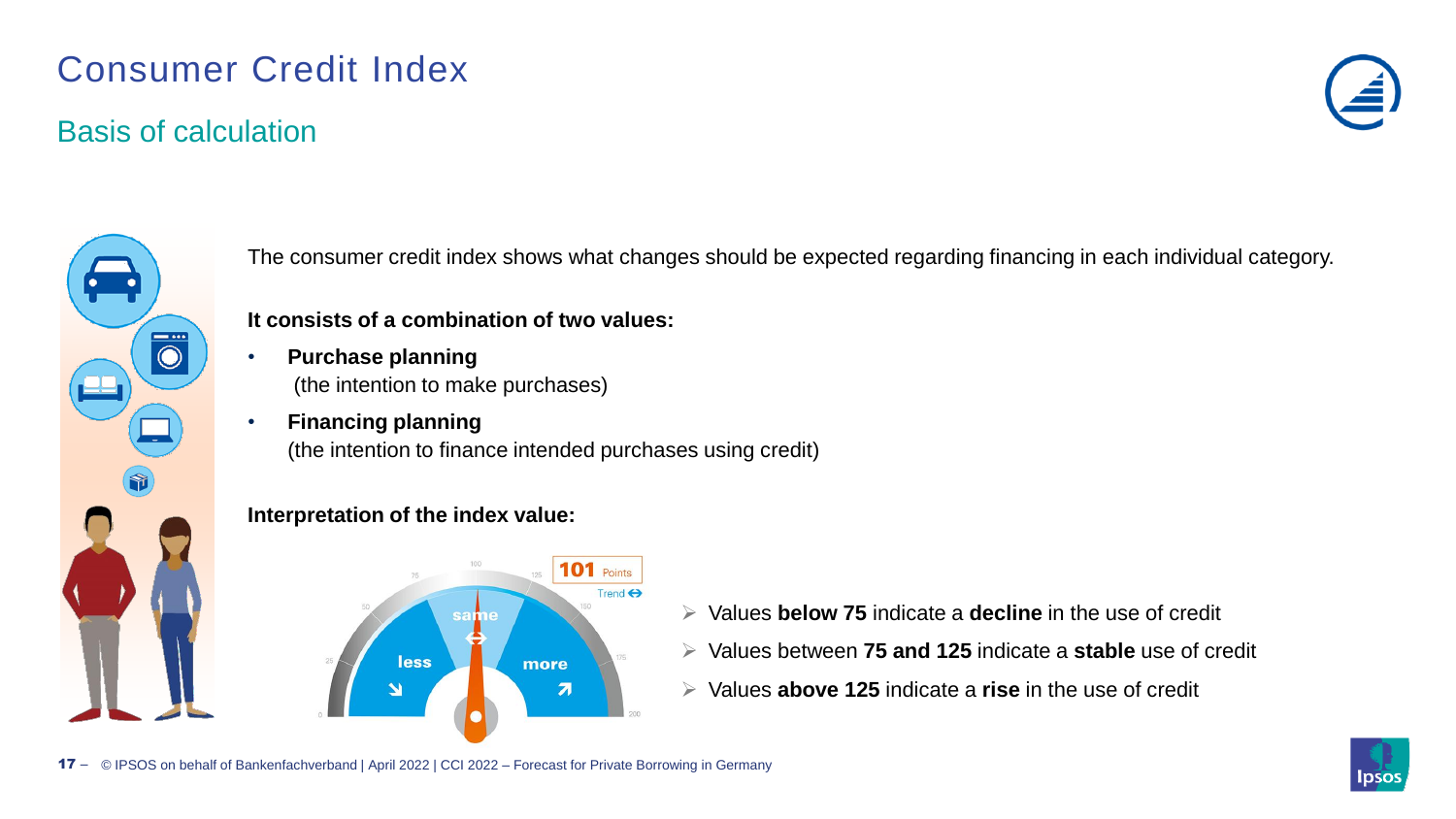Ipsos ranks third in the global research industry. With a strong presence in 87 countries, Ipsos employs more than 16,000 people and has the ability to conduct research programs in more than 100 countries. Founded in France in 1975, Ipsos is controlled and managed by research professionals. They have built a solid Group around a multi-specialist positioning – Media and advertising research; Marketing research; Client and employee relationship management; Opinion & social research; Mobile, Online, Offline data collection and delivery.

In Germany Ipsos is present with approximately 750 employees at six locations: Hamburg, Frankfurt, Munich, Nuremberg, Berlin and Moelln.

Ipsos is listed on Eurolist - NYSE-Euronext. The company is part of the SBF 120 and the Mid-60 index and is eligible for the Deferred Settlement Service (SRD).

 $\mathcal{L} = \mathcal{L} = \mathcal{L} = \mathcal{L} = \mathcal{L} = \mathcal{L} = \mathcal{L} = \mathcal{L} = \mathcal{L} = \mathcal{L} = \mathcal{L} = \mathcal{L} = \mathcal{L} = \mathcal{L} = \mathcal{L} = \mathcal{L} = \mathcal{L} = \mathcal{L} = \mathcal{L} = \mathcal{L} = \mathcal{L} = \mathcal{L} = \mathcal{L} = \mathcal{L} = \mathcal{L} = \mathcal{L} = \mathcal{L} = \mathcal{L} = \mathcal{L} = \mathcal{L} = \mathcal{L} = \mathcal$ 

www.ipsos.de | www.ipsos.com

#### **ABOUT IPSOS Ipsos purchased GfK Financial Market Panel**

Since 2008 the Bankenfachverband conducts studies on consumer and vehicle financing in Germany together with GfK.

For strategic reasons GfK withdrew from four custom research business units in October 2018.

The four units Experience Innovation, Customer Experience, Health and Public Affairs including 1.000 employees in 25 countries have been transferred to Ipsos.

Part of these units was the GfK Financial Market Panel including the responsible team which is also conducting and analyzing the Consumer Credit Index (CCI).

The CCI survey will still be conducted within the GfK Household Panel using identical methodology in order to guarantee a stable data base and, thereby, greatest comparability.